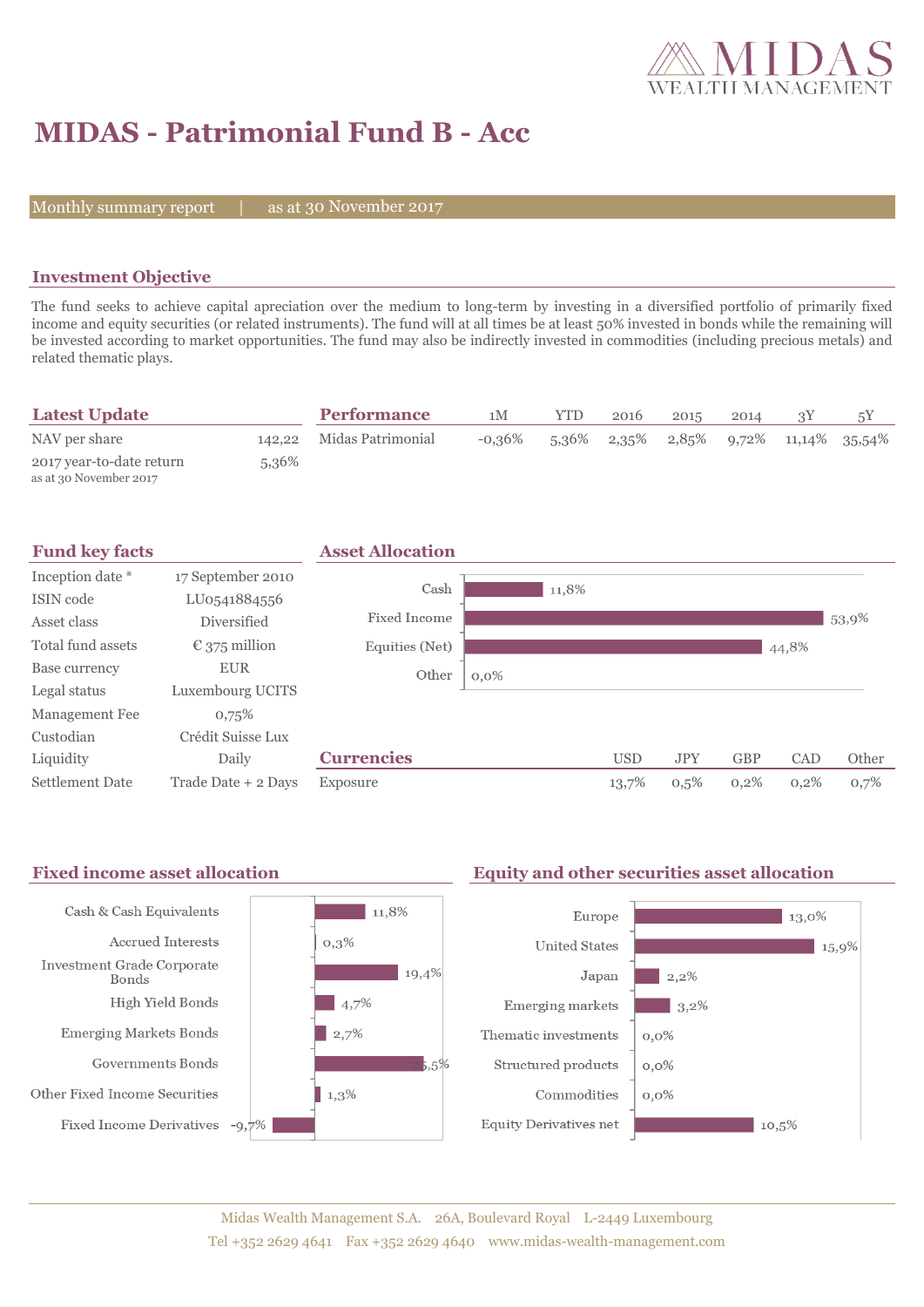

# **MIDAS - Patrimonial Fund B - Acc**

Monthly summary report | as at 30 November 2017

| Top 10 fixed income holdings         | YTM     | Weight<br>Rating |         | <b>Fixed income rating breakdown</b> |  |
|--------------------------------------|---------|------------------|---------|--------------------------------------|--|
| DEUTSCHLAND REP : DBR 0 1/2 08/15/27 | $0,3\%$ | AAA              | 5,4%    |                                      |  |
| SPANISH GOV'T: SPGB 1.45 10/31/27    | $1,5\%$ | $BBB+$           | 5,3%    | 10,4%<br><b>AAA</b>                  |  |
| PORTUGUESE OT'S : PGB 27/8 07/21/26  | 1,7%    | BBB-             | 3,8%    | 5,8%<br>AA                           |  |
| BTPS: BTPS 0.35 11/01/21             | $0,3\%$ | <b>BBB</b>       | 3,5%    | А<br>$0,0\%$                         |  |
| FRANCE O.A.T.: FRTR 0 1/2 05/25/25   | $0,2\%$ | AA               | $3,0\%$ | <b>BBB</b><br>46,9%                  |  |
| BTPS $I/L$ : BTPS 0.1 05/15/22       | 0,7%    | <b>BBB</b>       | $2,0\%$ | <b>BB</b><br>7,5%                    |  |
| CELLNEX TELECOM : CLNXSM 27/8 04/18  | 2,1%    | $BB+$            | 1,7%    | B<br>10,2%                           |  |
| BOLLORE SA: BOLFP 2 01/25/22         | 1,1%    | NR.              | 1,7%    | <b>CCC</b><br>$0,0\%$                |  |
| GAZPROMBANK: GPBRU 3.984 10/30/18    | $0,9\%$ | $BB+$            | 1,6%    | <b>NR</b><br>19,4%                   |  |
| ILIAD : ILDFP 1 1/2 10/14/24         | $1,3\%$ | NR.              | 1,6%    |                                      |  |

| Sector             | Weight | <b>Equity sector breakdown</b>                                                                                                                         |                                                                                        |
|--------------------|--------|--------------------------------------------------------------------------------------------------------------------------------------------------------|----------------------------------------------------------------------------------------|
| Financials         | 0,8%   | Consumer Discretionary                                                                                                                                 | 10,4%                                                                                  |
| Financials         | 0,8%   | Consumer Staples                                                                                                                                       | 9,6%                                                                                   |
|                    | 0,7%   | Energy                                                                                                                                                 | 7,2%                                                                                   |
| Financials         | 0,7%   | Financials                                                                                                                                             | 18,4%                                                                                  |
| Financials         |        |                                                                                                                                                        | 13,3%                                                                                  |
| <b>Health Care</b> | 0,7%   |                                                                                                                                                        | 20,8%                                                                                  |
|                    |        |                                                                                                                                                        | 9,6%                                                                                   |
| Financials         | 0,7%   |                                                                                                                                                        | $1,5,3\%$<br>1,9%                                                                      |
|                    |        | Utilities                                                                                                                                              | $1,2\%$                                                                                |
|                    |        | Real Estate                                                                                                                                            | $\blacksquare$ 2,3%                                                                    |
|                    |        | <b>Consumer Discretionary</b><br>0,7%<br><b>Information Technology</b><br>0,7%<br><b>Information Technology</b><br>0,7%<br>Information Technology 0,6% | Health Care<br>Information Technology<br>Industrials<br>Materials<br>Telecommunication |

### **Top 5 funds and other holdings**

| Nordea Stable Emerging Markets Equity Fund | 2,5%    |
|--------------------------------------------|---------|
| Amundi ETF TOPIX EUR Hedged Daily          | $2.2\%$ |
| MM Convertible Europe                      | 1,3%    |